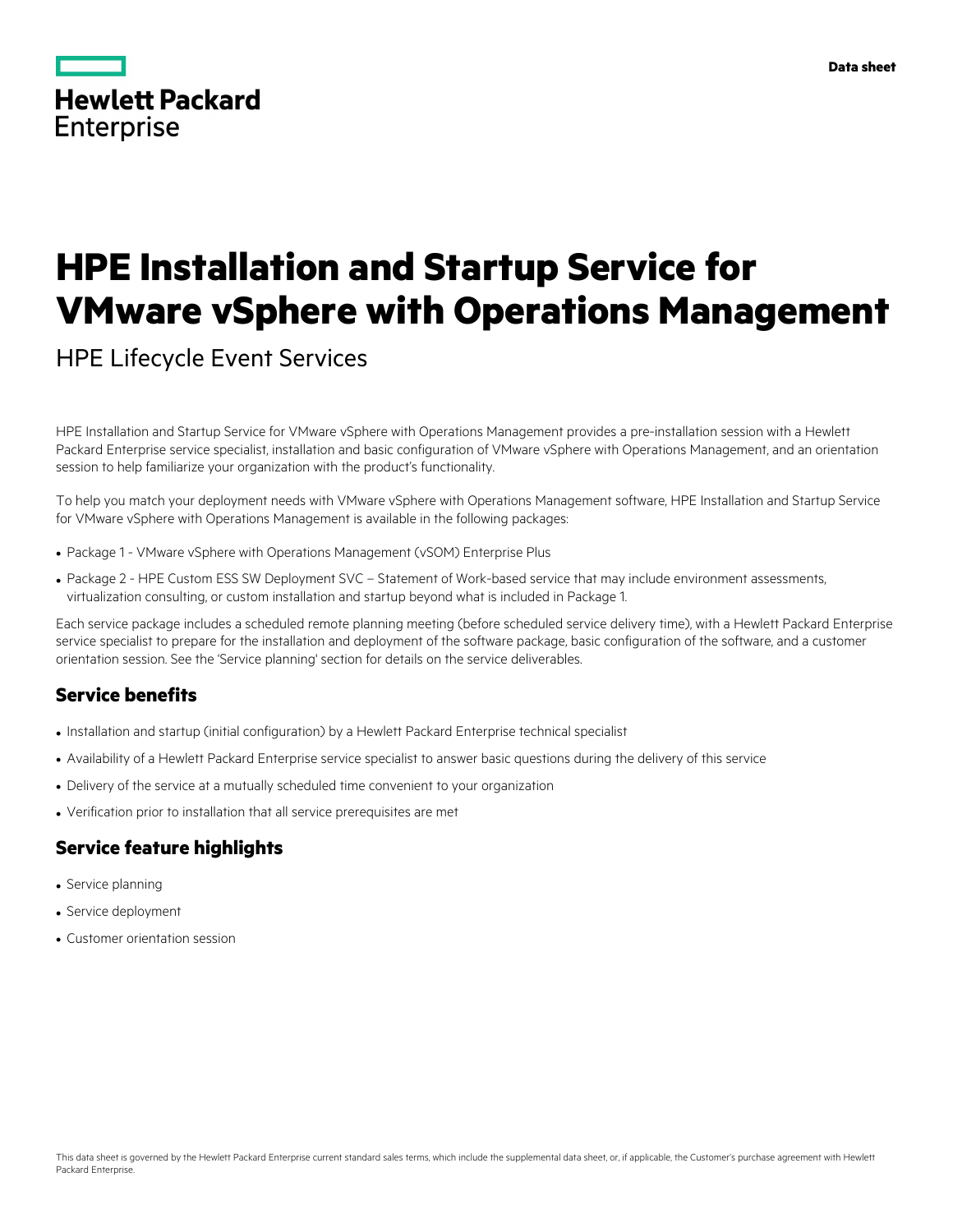#### **Table 1. Service features**

| <b>Feature</b>                      | <b>Delivery specifications</b>                                                                                                                                                                                                                                                                                                                                                                                                                                                                                                                                                                                                                                                                                                                                                                                                                                                                                                                                                                                                                                                                                                                                                                                                                                                                                                                                                                                                                                              |
|-------------------------------------|-----------------------------------------------------------------------------------------------------------------------------------------------------------------------------------------------------------------------------------------------------------------------------------------------------------------------------------------------------------------------------------------------------------------------------------------------------------------------------------------------------------------------------------------------------------------------------------------------------------------------------------------------------------------------------------------------------------------------------------------------------------------------------------------------------------------------------------------------------------------------------------------------------------------------------------------------------------------------------------------------------------------------------------------------------------------------------------------------------------------------------------------------------------------------------------------------------------------------------------------------------------------------------------------------------------------------------------------------------------------------------------------------------------------------------------------------------------------------------|
| <b>Service planning</b>             | Prior to the service delivery, a Hewlett Packard Enterprise service will plan all the necessary activities, including the identification of<br>any prerequisites, and schedule the delivery of the service at a time mutually agreed upon by HPE and the Customer, which shall be<br>during local HPE standard business hours, excluding HPE holidays, unless otherwise agreed by HPE. Any services provided outside<br>of HPE standard business hours may be subject to additional charges.                                                                                                                                                                                                                                                                                                                                                                                                                                                                                                                                                                                                                                                                                                                                                                                                                                                                                                                                                                                |
| <b>Service deployment</b>           | Service deployment for vSOM (VMware vSphere with Operations Manager Installation and Startup) includes the following:                                                                                                                                                                                                                                                                                                                                                                                                                                                                                                                                                                                                                                                                                                                                                                                                                                                                                                                                                                                                                                                                                                                                                                                                                                                                                                                                                       |
|                                     | • Package 1 - VMware vSphere with Operations Management (vSOM) Enterprise Plus:<br>- Installation of one (1) yCenter Server Software on a dedicated server<br>- Installation of up to four (4) ESXi servers at a single Customer location<br>- Creation and configuration of up to two (2) different VMs<br>- Creation of up to two (2) copies of one of the configured VMs on each ESXi server<br>- Configuration of a sample VMware Distributed Resource Scheduler and Distributed Power Management (DRS and DPM) cluster<br>- SKU-specific configuration of vCenter Server Appliance (configuring data center, cluster, adding hosts)<br>- Review network configuration<br>- Review storage connection configuration<br>- Setup of IP pool - Customer must provide IPs<br>- Deployment of VMware vCenter Operations Manager Virtual Appliance (vCOPS vApp)<br>- Setup of a basic adapter (does not include setup of custom adapters)<br>- Basic configuration of vCOPS and vCOPS dashboard setup<br>Hewlett Packard Enterprise will run the appropriate installation verification tests (IVTs) required for this service:<br>• Verify vApp Virtual Appliance Management Interface (VAMI)<br>• Verify database connectivity (using 'test' button to validate the database connection during installation)<br>• Verify network and firewall settings<br>• Verify vCOPS Collector and basic adapter status<br>• Verify connection to vCenter<br>• Verify metrics collection |
|                                     | • Verify dashboards and population of data                                                                                                                                                                                                                                                                                                                                                                                                                                                                                                                                                                                                                                                                                                                                                                                                                                                                                                                                                                                                                                                                                                                                                                                                                                                                                                                                                                                                                                  |
| <b>Customer orientation session</b> | Upon completion of the installation, the Hewlett Packard Enterprise service specialist will conduct an orientation session on product<br>usage and features, and will be available to answer questions, as appropriate. This session is completed in same day the installation<br>is completed.                                                                                                                                                                                                                                                                                                                                                                                                                                                                                                                                                                                                                                                                                                                                                                                                                                                                                                                                                                                                                                                                                                                                                                             |

## **Service limitations**

- Customer environment assessments and consulting are not included as part of this service
- This service is limited to a single product at a single physical site.
- The service is delivered as a single, contiguous event during HPE standard business hours, excluding HPE holidays. Environments that require multiple engagements over a longer period of time are not included with this service and are available at additional cost. Services outside the scope of the deliverables of this service may be performed as a custom service based on a separate Statement of Work (Package 2).
- Physical-to-virtual (P2V) migrations are not included as part of this service and are available separately as a custom service based on a separate Statement of Work
- VMware vMotion will not be demonstrated as part of the VMware vSphere Installation and Startup Services (standard installation only).
- VMware vSphere has certain features that require VMware vCenter Server to be installed (for Standard installation only) These features include but are not limited to:
	- VMware Update Manager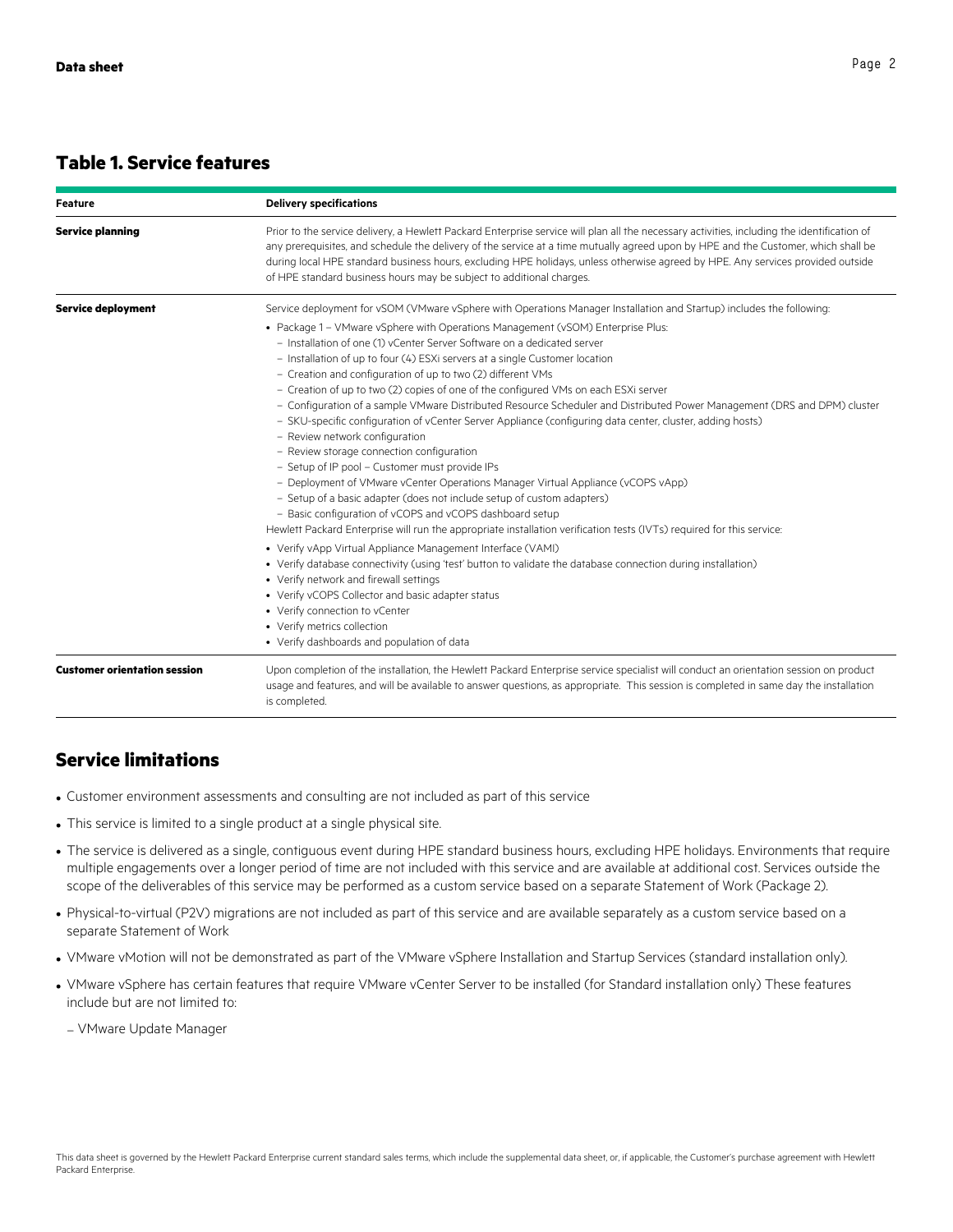- High Availability (HA)
- vMotion
- Distributed Resource Scheduler (DRS) and
- Distributed Power Management (DRM)

#### **Service eligibility**

Customers are eligible for the delivery of this service if they meet the following prerequisites:

- The Customer must be properly licensed for the VMware vSphere product to be installed
- The Customer must be properly licensed and meet the product prerequisites for VMware vCenter Server
- The Customer must meet the hardware prerequisites for the VMware vSphere product to be installed
- Customer shared storage must be configured properly in accordance with the product documentation, and configuration must be completed in advance of HPE's delivery of this service.
- Customer networks must be configured properly in accordance with the product documentation, and configuration must be completed in advance of HPE's delivery of this service
- For VMware vSphere, the Customer will need to satisfy the network requirements according to the VMware vSphere product documentation in order to achieve vMotion functionality
- The Customer must have the appropriate operating system licenses
- Configured Database if using external SQL server, it must be setup prior to installation.

#### **Customer responsibilities**

The Customer will:

Contact a Hewlett Packard Enterprise service specialist within 90 days of date of purchase to schedule the delivery of the service

Ensure that all service prerequisites as identified in the 'Service eligibility' section have been met

Uncrate products and place the boxes in the immediate location where the installation service will take place

Designate a person from the Customer's staff who, on behalf of the Customer, will grant all approvals; provide information; ensure that all hardware, firmware, and software that the Hewlett Packard Enterprise service specialist will need in order to deliver this service are available and that software products are properly licensed; and otherwise be available to assist HPE in facilitating the delivery of this service

Adhere to licensing terms and conditions regarding the use of any Hewlett Packard Enterprise service tools used to facilitate the delivery of this service, if applicable

Be responsible for all data backup and restore operations

Provide a suitable work area for delivery of the service, including access to an outside telephone line, power, and any network connections required

Allow Hewlett Packard Enterprise full and unrestricted access to all locations where the service is to be performed